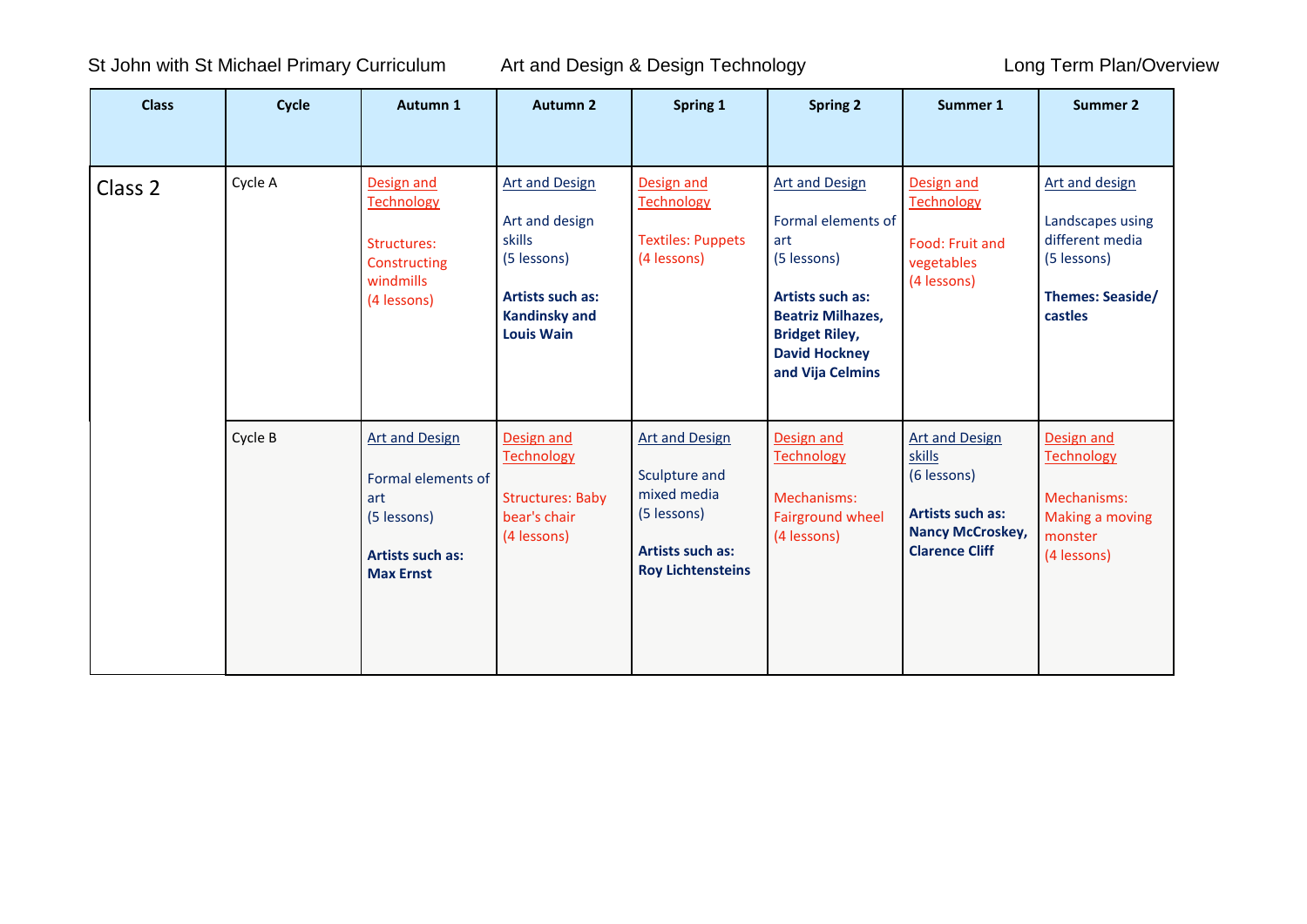St John with St Michael Primary Curriculum Art and Design & Design Technology Long Term Plan/Overview

| <b>Class</b> | Cycle   | Autumn 1                                                                                                                                          | <b>Autumn 2</b>                                                                     | Spring 1                                                                                                                                                                                        | <b>Spring 2</b>                                                                                    | Summer 1                                                                                                                                                                     | <b>Summer 2</b>                                                                         |
|--------------|---------|---------------------------------------------------------------------------------------------------------------------------------------------------|-------------------------------------------------------------------------------------|-------------------------------------------------------------------------------------------------------------------------------------------------------------------------------------------------|----------------------------------------------------------------------------------------------------|------------------------------------------------------------------------------------------------------------------------------------------------------------------------------|-----------------------------------------------------------------------------------------|
| Class 3      | Cycle A | <b>Art and Design</b><br>Prehistoric art<br>(5 lessons)<br>Looking at<br>recreating some<br>cave drawings<br>using a range of<br>media - natural? | Design and<br><b>Technology</b><br><b>Food: Eating</b><br>seasonally<br>(4 lessons) | <b>Art and Design</b><br>Formal elements of<br>art (5 lessons)<br>Working with wire<br>sculpture to follow<br>line                                                                              | Design and<br>Technology<br>Digital world:<br>Electronic charm<br>(4 lessons)                      | <b>Art and Design</b><br>Craft: Ann Roth<br>(5 Lessons)<br>OR<br>Art and design<br>skills: Carl Giles<br>and Diego<br>Velazquez<br>(3 Lessons)                               | Design and<br>Technology<br>Structures:<br>Constructing a<br>castle (4 lessons)         |
|              | Cycle B | <b>Art and Design</b><br>skills<br>Artists:<br>Luz Perez Ojeda,<br>Georgio Morandi,<br><b>Paul Cezanne</b><br>Life of a curator -<br>exhibition   | Design and<br><b>Technology</b><br><b>Structure: Pavilions</b><br>(4 lessons)       | <b>Art and Design</b><br>Formal elements of<br>art<br>(4 Lessons only)<br>Printing with play<br>dough, mark<br>making with<br>charcoal in<br>response to words<br>and phrases,<br>geometric art | Design and<br><b>Technology</b><br>Mechanical<br>systems: Making a<br>slingshot car<br>(4 lessons) | <b>Art and Design</b><br>Every picture tells<br>a story<br>(5 lessons)<br><b>Artists: Paula</b><br><b>Rego, Edward</b><br><b>Hopper, Pieter</b><br><b>Bruegel, Fiona Rae</b> | Design and<br><b>Technology</b><br>Electrical systems:<br><b>Torches</b><br>(4 lessons) |